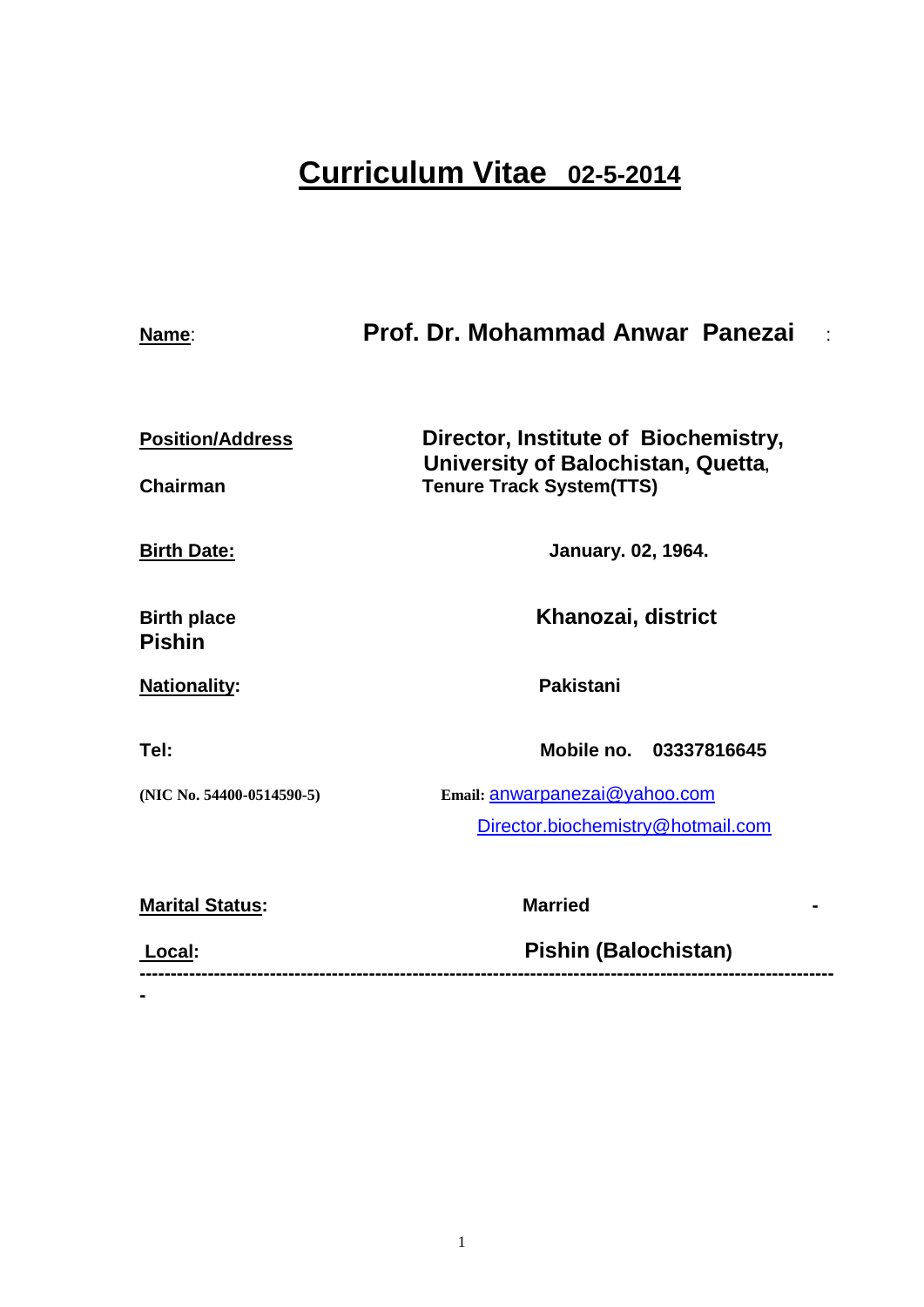# **Education**

|           | LLB           |                | Law College, Khojak Road Quetta                                        |
|-----------|---------------|----------------|------------------------------------------------------------------------|
|           | <b>PhD</b>    | <b>Biochem</b> | Department of Chemistry, University of<br>Balochistan Quetta, Pakistan |
|           | M.Phil.       | Biochemistry,  | Department of Chemistry, University of<br>Balochistan, Quetta          |
|           | M.Sc.         | ChemBiochem,   | Department of Chemistry, University of<br>Balochistan, Quetta          |
|           |               |                |                                                                        |
| ٠         | B.Sc.         |                | Govt Science College, Quetta                                           |
| $\bullet$ | F.Sc          |                | Govt. Degree College Quetta                                            |
|           | <b>Metric</b> |                | Govt. High School Khanozai                                             |

# **Teaching & Research Positions**

| <b>Professor</b><br>First appointment as <b>lecturer</b> | 07-07 2012<br>March 1988 till Oct. 1994                                                                  |
|----------------------------------------------------------|----------------------------------------------------------------------------------------------------------|
| •Assistant, Professor                                    | Oct. 1994 till 7 July 2012. Department of<br>Chemistry, University of Balochistan,<br>Quetta             |
| •M.Phil. Research Student:                               | Feb. 1988, on Low density lipoprotein<br>cholesterol estimation for the diagnosis<br>of cardiac problems |

#### • **Ph.D. Research Student**:

May 1997, on "The analytical applications of immobilized / soluble enzymes for the determination of adenosine 5'-triphosphate using chemiluminescence / bioluminescence detection system

----------------------------------------------------------------------------------------------------------------------------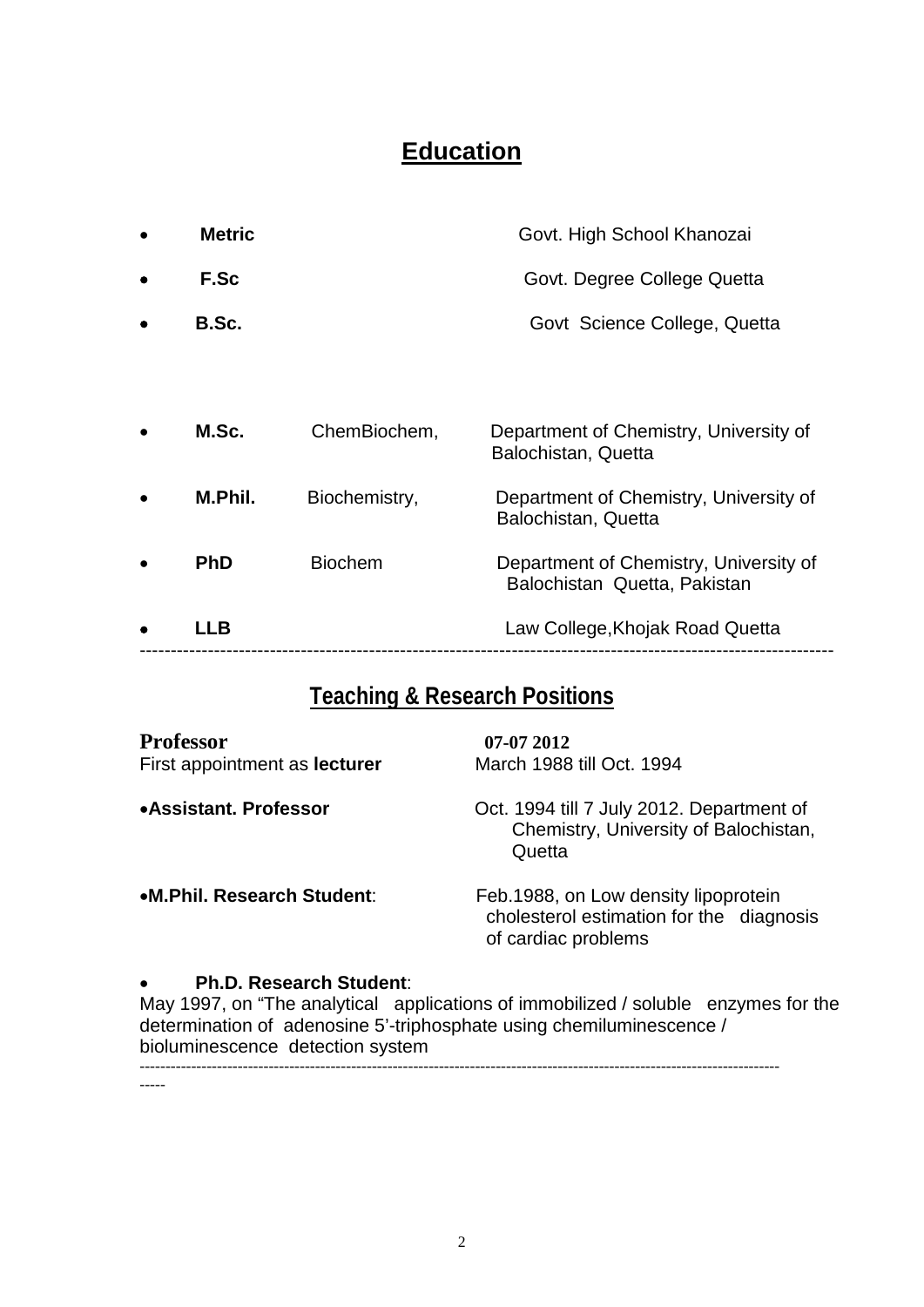# **INTERNATIONAL RESEARCH TRAININGS** :

**University of China** Hong Kong, **Six months** (core Chemistry Project for Post Graduates of Asia) in 1998

#### **Feb. 2000,**

**Three months** Biotechnology training program in the laboratory of Prof. Stefano Girotti, University of Bologna, Italy (girotti.stefano@unibo.it)

#### **June 2001,**

**17 days** training/conference program, Abdus salam International Center for theoretical physics, (Protein folding, structure and design,) **Trieste Italy**,

#### **April 2006,**

Post graduate studies/Diploma program of **Four months** organized by Hydroaid at , International Centre of the ILO, supported by Politecnico de Torino, University of **Turin, Italy**, on "Post graduate specialization in management of water resources and water in agriculture" .

#### **January 2009,**

Asian Institute of Technology Bangkok, **Thailand**, **One month** training on 'Toxic and hazardous waste management' .

#### **Apr 19-11June 2010**

Technical course on waste water treatment and disposal of urban solid waste, Torino, at polito de Torino. University of Turin, Italy, organized by Hydroaid, a water management Institute, **Turin, Italy**

### **Section Incharge of Biochemistry**:

Deptt of Chemistry, University of Balochistan From April 1994 – Sept. 2004

## **Courses Taught- M.Sc,M.Phill/PhD**

Teaching various courses of Biochemistry, Carbohydrates, lipids, Enzymes, Metabolism, Regulation of metabolism, Glycoconjugates, Molecular biology, Cell studies etc at post-graduate level. Modern techniques in Biochemistry, Hormones, Cell membrane and transport across. Waste water management, Hazardous waste management,immunology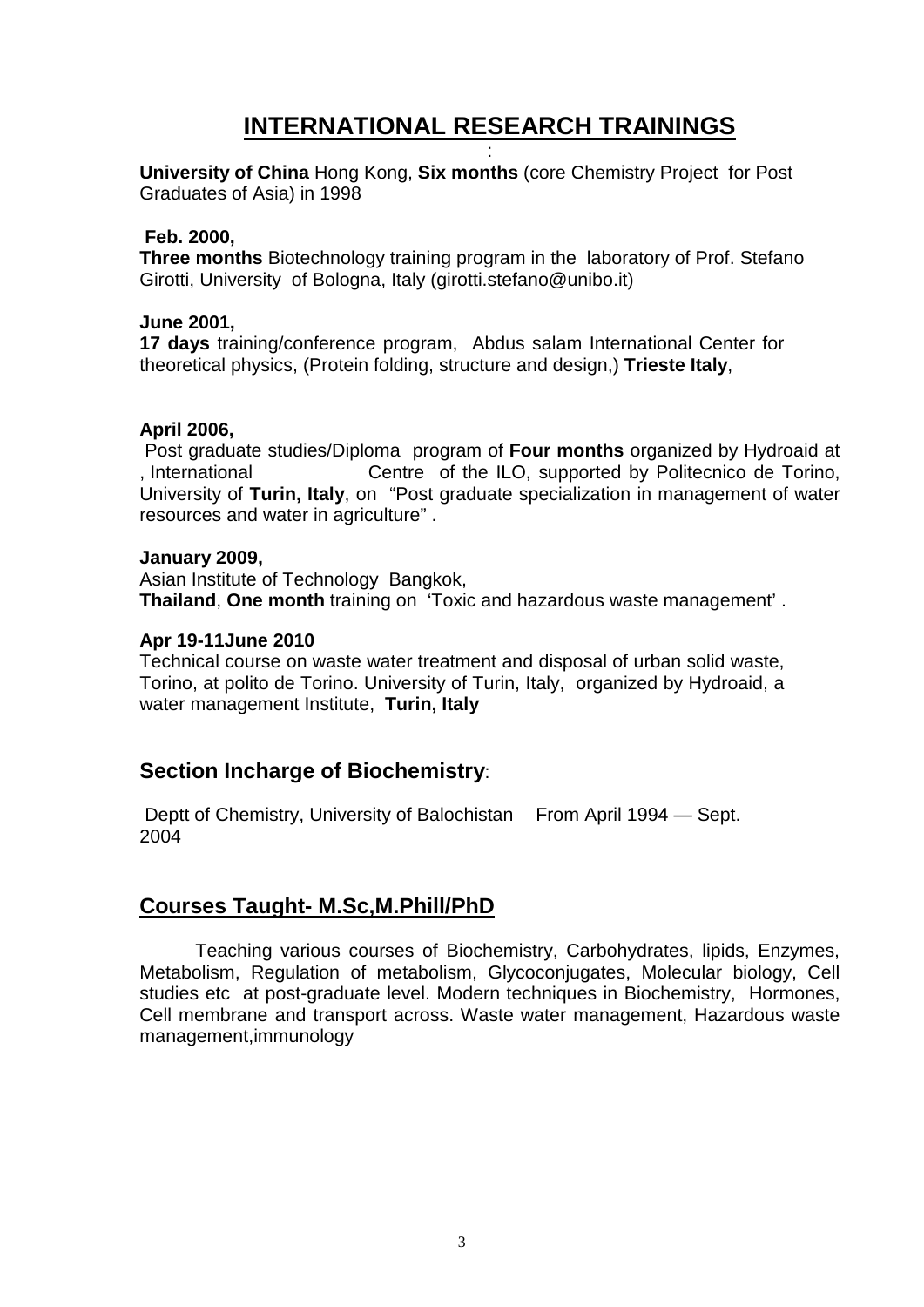**---------------------------------------------------------------------------------------------------**

#### **Research Interests**

**---------**

| <b>Environmental Chemistry</b>                                            |
|---------------------------------------------------------------------------|
| <b>Biochemistry and Analytical Chemistry</b>                              |
| Flow injection techniques (Chemiluminescence &<br><b>Bioluminescence)</b> |
| Immobilized enzymes                                                       |
| Pesticide study on bacterial bioluminescence                              |
| <b>Lipoprotein/Cholesterol studies</b>                                    |
| <b>Luminescent bacterial studies</b>                                      |
| Waste water Hazardous waste management                                    |
| Medicinal plants extraction and biological application                    |
|                                                                           |

# **M.Phil/PhD Students supervisor.**

#### **Six students are registered for M.Phil and PhD**

**Co supervisor PhD program** Mr. Ghulam Dastagir, lecturer Zoology Deptt, University of Balochistan, Queeta Pakistan.

## **Membership/Distinctions**

- • **Fellow** International union of pure and applied chemistry ( IUPAC) for 2010-11
- **Titular Member**, IUPAC**,** 2006 09
- **Associate member** CHEMRAWN committee of the **IUPAC** for 2006 07
- **IUPAC** for the year  $2005 06$
- **Vice president**, Chemical society of Pakistan (Balochistan Chapter) , 2003 – 06

 **Associate secretary**, Chemical Society of Pakistan (Balochistan Chapter)  $2002 - 04$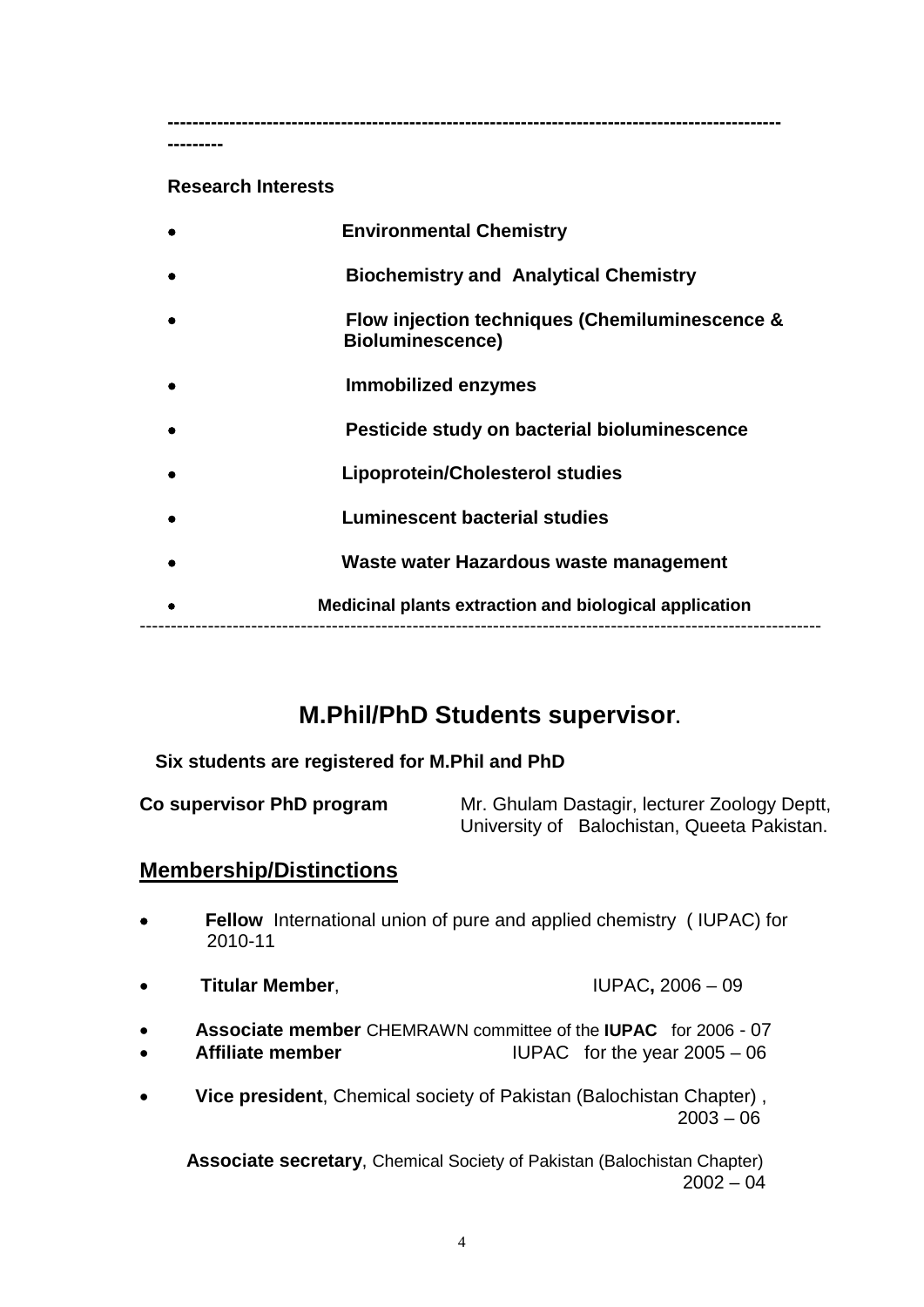- **Life member**, Chemical Society of Pakistan
- **Executive member** Abdus Salam ICTP (Pakistan Chapter) 2005 07
- **Member, Executive** Council Pakistan Society of Biochemistry and Molecular Biology, 1996 – 97
- **General Secretary** Academic staff association, University of Balochistan, Quetta, 1993
- **Senate member**, University of Balochistan, Quetta,
- Board for Advance Studies and Research member UoB
- • Academic Council member University of Balochistan, Quetta
- •
- **International Amnesty International ,**a human rights organization**.**
- **Member of International** crane Foundation

## **Workshops Participated**

• Protein folding, structure and design, organized by ICTP, Trieste, Italy, June 11 – 22, 2001

• Resource person, Workshop on Instrumentation in chemical analysis, Department of Chemistry, University of Balochistan, Quetta, Sept. 7 – 8, 2004

- Resource person, Regional workshop on basic analytical techniques), Department of Chemistry, University of Balochistan, Quetta, Nov. 13 - 20, 2005
- Information handling techniques, organized by Pakistan Scientific and Technological Information Center and Department of Computer Science, University of Balochistan, Quetta, June 16 - 19 2003
- Certificate of appreciation, Amnesty International Pakistan "Campaign 2002, Stop the use of child soldiers", Nov. 28, 2002
- International refugee coordinator for Pakistan appointed by Amnesty International London, 2002 – 04

-------------------------------------------------------------------------------------------------------

# ---**Publications**

**1** . A.Kakar,F.M.Bilqees,A.Iqbal,**M.A.Panezai** and G.E.S.Mukhtar: A new nematode camallanus boomkeri SP.From the fish,Channa Orientalis (oestiechthyes:Channidaes) in fresh waters of Panjgur,Balochistan,. The journal of animal and plant sciences, 23(5).2013, page.1333-1341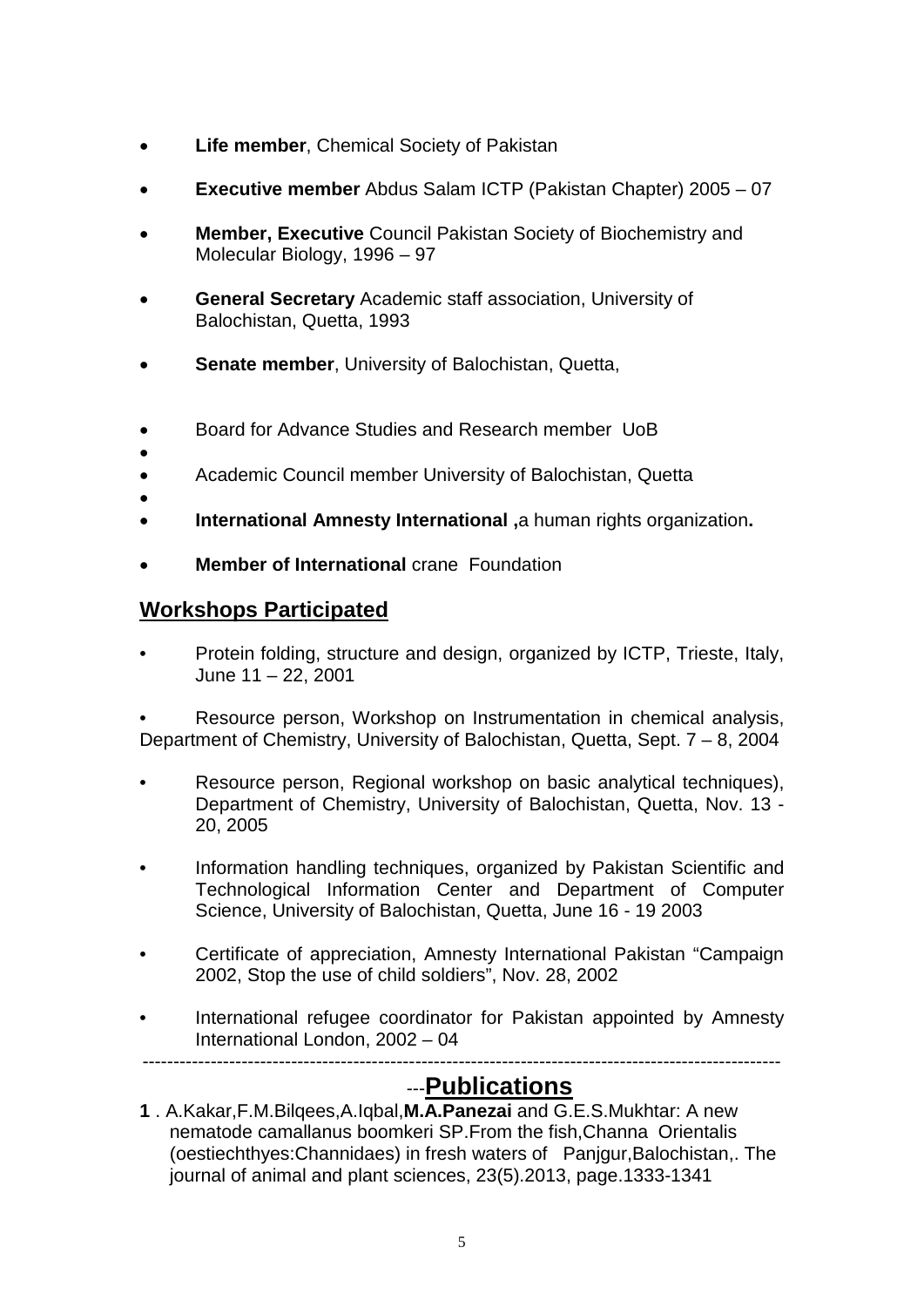**2** . Muhammad Aziz,**M. Anwar**,Zaheer Uddin,Hiba Amanat,Huma Ayub,Saima Jadoon,. Nutrition comparison between Genus of apple (Malus sylvestris and malus domestica) to show which cultivar is best for the province of Balochistan.. Journal of asian scientific research. Vol. 3, No. 3,4,5, 2013

**3** . Shahabuddin, **M. Anwar Panezai**,Yasmin Nawaz, Asim Iqbal., First record of fresh water snails melanoides tuberculata( gastropoda..mollusca) from different regions of Balochistan Province Pakistan., Sci.Int.(Lahore),Vol, 24 No, 1 Pages 87-89, 2012

- **4** . Mohammad Ali, Habibullah, **Mohammad Anwar**, Mohammad Nawaz.,Herpetofauna in the province of Balochistan, Pakistan.,Sci.Int(Lahore).Vol. 24 No. 1 Pages 59-62, 2012
- **5** . Muzaffar Khan, Ghulam Mustafa Khan, Sher Akbar, **Muhammad Anwar** Panezai,Talat Zamir and Ziaulhaq "Study of Lead pollution in Air, Soil and Water Samples of Quetta City, J.Chem.Soc.Pak.,Vol. 33,No.6, 2011.
- **6** . Sher Akbar, Tajamal Hussain Shah, **Muhammad Anwar** and Muzaffar Khan, A study of Cobalt Ions removal from aqueous solutions by sodium X- Zeolite, J. Chem. Soc Pak., Vol. 32, No.3, 2010
- **7** . Sajid Bashir, Muhammad Jumshaid**, Mohammad Anwar**, Javeid Iqbal and Bashir Ahmad, J Chem Soc Pak., Vol. 30, No. 6, 2008

 **8** . **M. Anwar**, The successful use of cellulose acetate membrane for Very low density lipoproteins isolation and cholesterol quantitation, *Anal. Lett*., 40/1(2007) 77-84

- **9** . **M. Anwar**, Hexadecyl-phosphorylcholine ointment for treatment of cutaneous leishmaniasis: an animal trial, Eastern Mediterranean Health Journal Vol. 12 No. 5 (2006)685-689
- **10** . **M. Anwar**, M. Yaqoob, A. Waseem, and A. Nabi, Bioluminescent determination of ATP in blood and milk samples, *J. Chem. Soc. Pak.* 28/4 (2006) 380-84.
- **11** . M. Yaqoob, **M. Anwar** and A. Nabi, Determination of phosphate in freshwaters by flow injection with immobilized enzyme and chemiluminescence detection: *Intern. J. Environ. Anal. Chem*., 85/7 (2005) 451 - 59.
- **12** . **M. Anwar**, M. Yaqoob and A. Nabi, Determination of adenosine 5'-